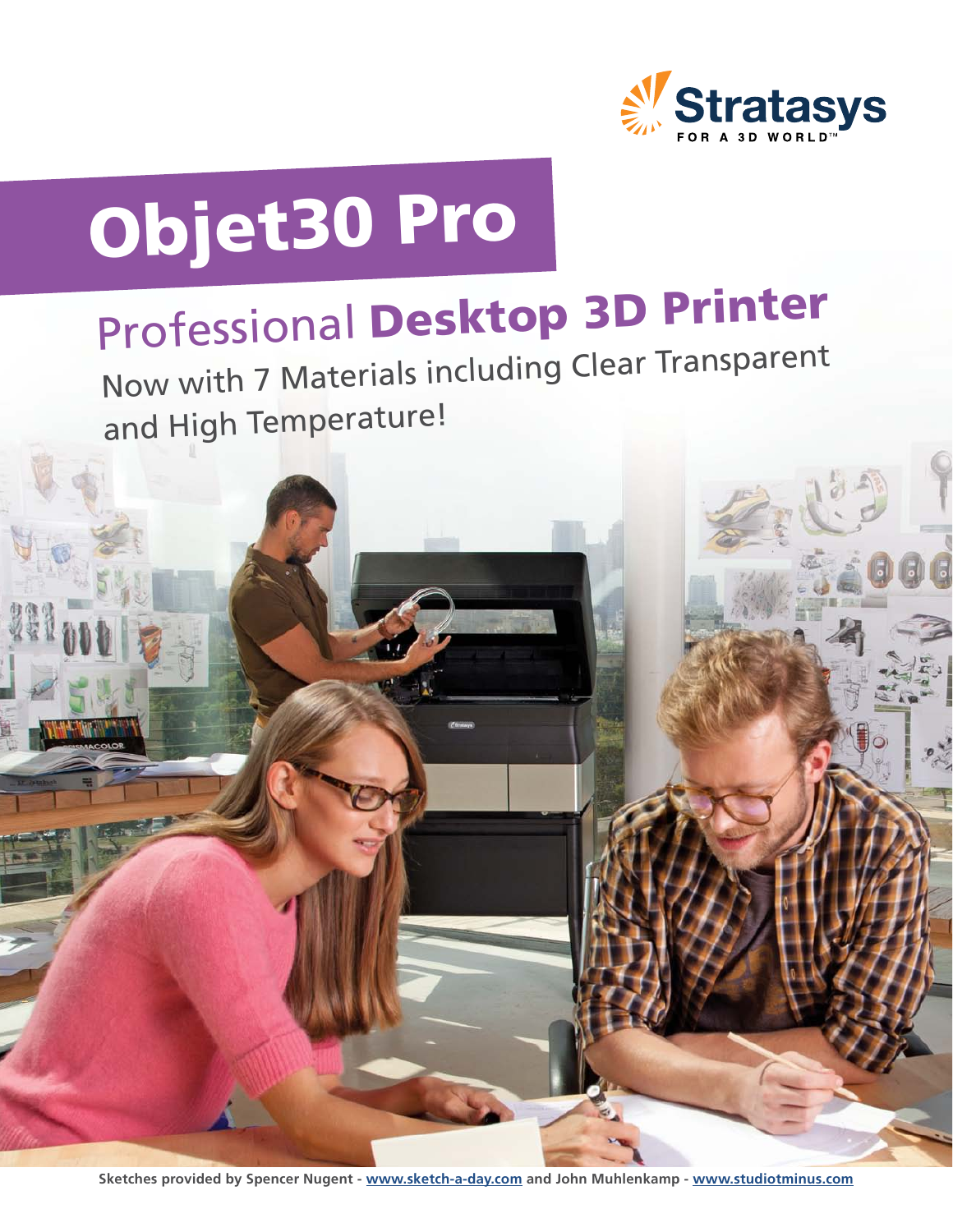## The Ultimate in Professional Desktop 3D Printing

### **High End Performance with a Small Footprint**

The *Objet30 Pro* is a 3D printer that combines the accuracy and versatility of a high-end rapid prototyping machine with the small footprint of a regular desktop printer. The *Objet30 Pro* provides a number of unique capabilities in one machine: the industry's highest level print resolution and 7 different 3D printing materials.

In fact, the *Objet30 Pro* is the world's only desktop 3D printer capable of printing in clear transparent material, hightemperature resistant material and polypropylene-like material.

Combine these with Stratasys' obsession with reliability and ease of use and you get a world-class 3D printer for every prototyping capability that you could need, in-house.

## **Built with your Applications Needs in Mind**

Featuring a compact build tray size of 300 X 200 X 150 mm, the *Objet30 Pro* is ideal for the rapid prototyping needs of companies producing Consumer Goods, Consumer Electronics, Medical Devices as well as Rapid Prototyping Service Bureaus and Design Consultancies.

## **Ensure the Successful Delivery of Product Concept to Creation**

Packing a punch well beyond its size, the *Objet30 Pro* is the ultimate prototyping solution for designers, engineers and product managers. By providing the industry's highest levels of prototyping accuracy and material versatility, the *Objet30 Pro* ensures dramatic cuts to product development times and promises the successful delivery of concept to final product creation.



## *Objet30 Pro* at a Glance:

- The ultimate prototyping solution for *designers, engineers* and *product managers*
- Ideal for *consumer goods, consumer electronics, medical devices* and *design consultancies*
- Combines the *accuracy* and *versatility* of a high-end RP machine *with a small footprint*
- *7 different materials;* the world's only desktop 3D printer with *clear transparent, high temperature* and *rigid opaque polypropylene-like materials.*
- *Reliable* and *easy to use*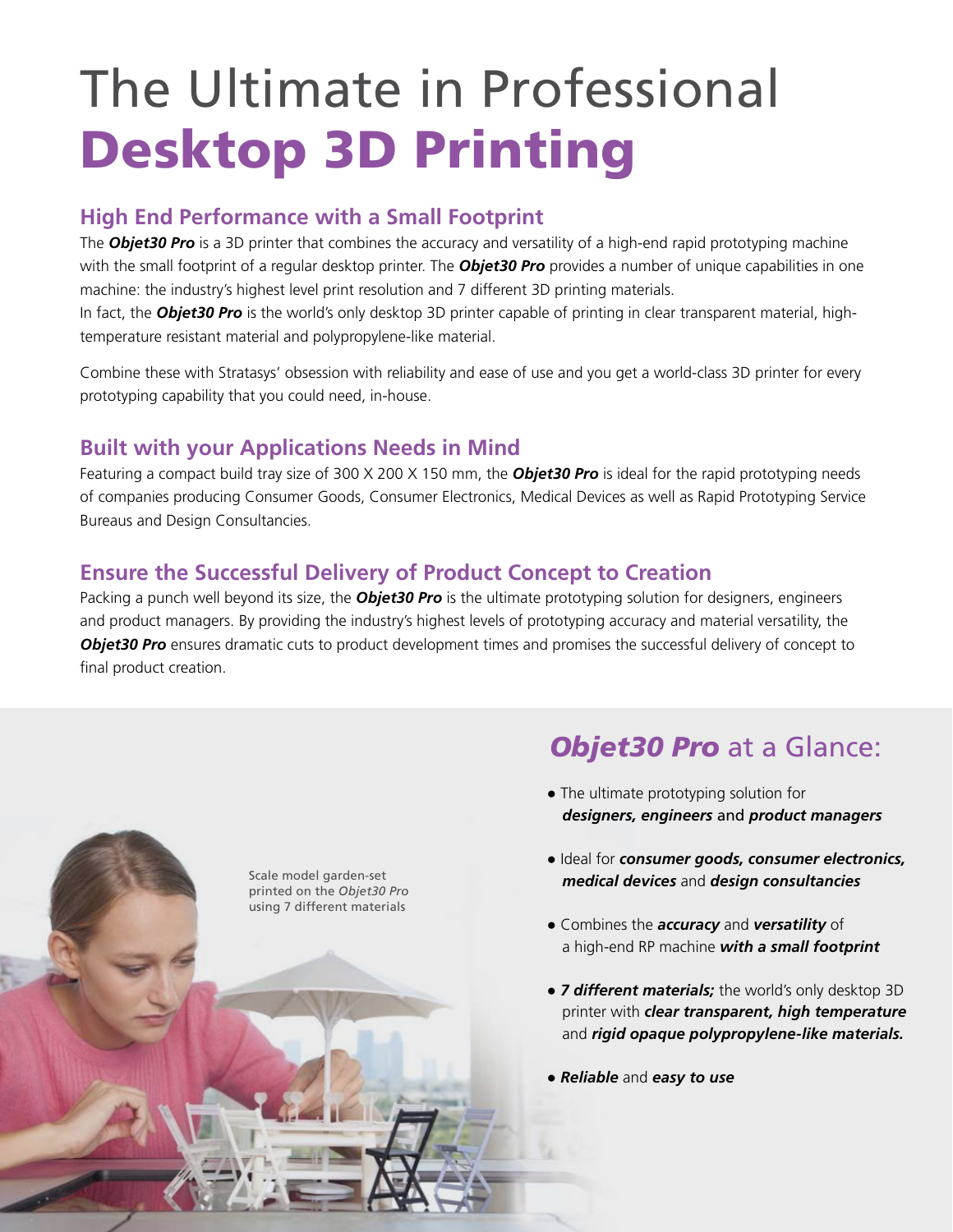## The Industry's Widest Desktop Versatility **with 7 Materials**



#### Windscreen, Headlamps & Base – **1**

in Objet Transparent Material (Objet VeroClear) for fit and form testing of transparent parts & PMMA simulation

#### Engine & Radiator – **2**

in Objet High Temperature Material for advanced functional testing, hot air & water flow, static applications & exhibition modeling

#### Bodywork – **3**

in Objet Rigid Gray Material (Objet VeroGray) ideal for fine detail emphasis and superior dimensional stability

#### Chassis & Wheels – **4**

in Objet Rigid Black Material (Objet VeroBlack)

#### Seats – **5**

in Objet Rigid Blue Material (Objet VeroBlue) ideal for fine detail emphasis & photography

#### Hubcaps – **6**

in Objet Rigid White Material (Objet VeroWhitePlus) for multi-purpose applications

#### Axels & Crankshaft – **7**

in Objet Polypropylene-like Material (Objet DurusWhite) for Polypropylene like snap fits applications

## Technical Specifications - *Objet30 Pro*

#### **Layer Thickness (Z-axis)**

Horizontal build layers of 28 microns (0.0011 inch)

Horizontal build layers of 16 microns for VeroClear material (0.0006 inch)

#### **Tray Size (X×Y×Z)**

300 × 200 × 150 mm  $(11.81 \times 7.87 \times 5.9 \text{ inches})$ 

#### **Net Build Size (X×Y×Z glossy)**

294 x 192 x 148.6 mm (11.57 x 7.55 x 5.85 inches)

#### **Build Resolution**

X-axis: 600 dpi Y-axis: 600 dpi Z-axis: 900 dpi

#### **Accuracy (glossy) @ Operating Environment**

0.1 mm (0.0039 inch) typical Accuracy may vary depending on part geometry, size, orientation, material and post processing method

#### **Model Materials**

- VeroClear Transparent
- RGD525 High Temperature
- VeroWhitePlus Opaque
- VeroBlue Opaque
- VeroBlack Opaque
- VeroGray Opaque
- DurusWhite Polypropylene-like

#### **Support Material**

- FullCure®705
- Non-toxic gel-like photopolymer
- Easily removed by WaterJet

#### **Materials Cartridges**

Sealed 4 x 1 kg (2.2 Ibs) cartridges

#### **Power Requirements**

Single phase: 100 to 200VAC; 50/60Hz; 7A 200 to 240VAC; 50/60Hz; 3.5A

#### **Product Dimensions (W×D×H)**

 $82.5 \times 62 \times 59$  cm (32.28 × 24.4 × 23.22 inches)

#### **Product Weight** 93 kg (205 lbs)

**Frontend Software**

#### Objet Studio™ features:

- Automatic build orientation
- Automatic real time
- support structure generation • Slice on the fly
- 

#### **OS Workstation Compatibility**

Windows XP, Windows 7 32/64-bit

#### **Network Connectivity**

Ethernet TCP/IP 10/100 base T

#### **Input File Format** STL and SLC Files

#### **Operating Environment**

Temperature: 18°C to 25°C (64°F to 77°F) Humidity: 30 to 70% RH (non-condensing)

**Special Facility Requirements** None

**Jetting Heads** 2 printing heads SHR (Single Head Replacement)

#### **Regulatory Compliance** CE/FCC/RoHS

#### **Other Features** Quiet office operation

\*All specifications are subject to change without notice